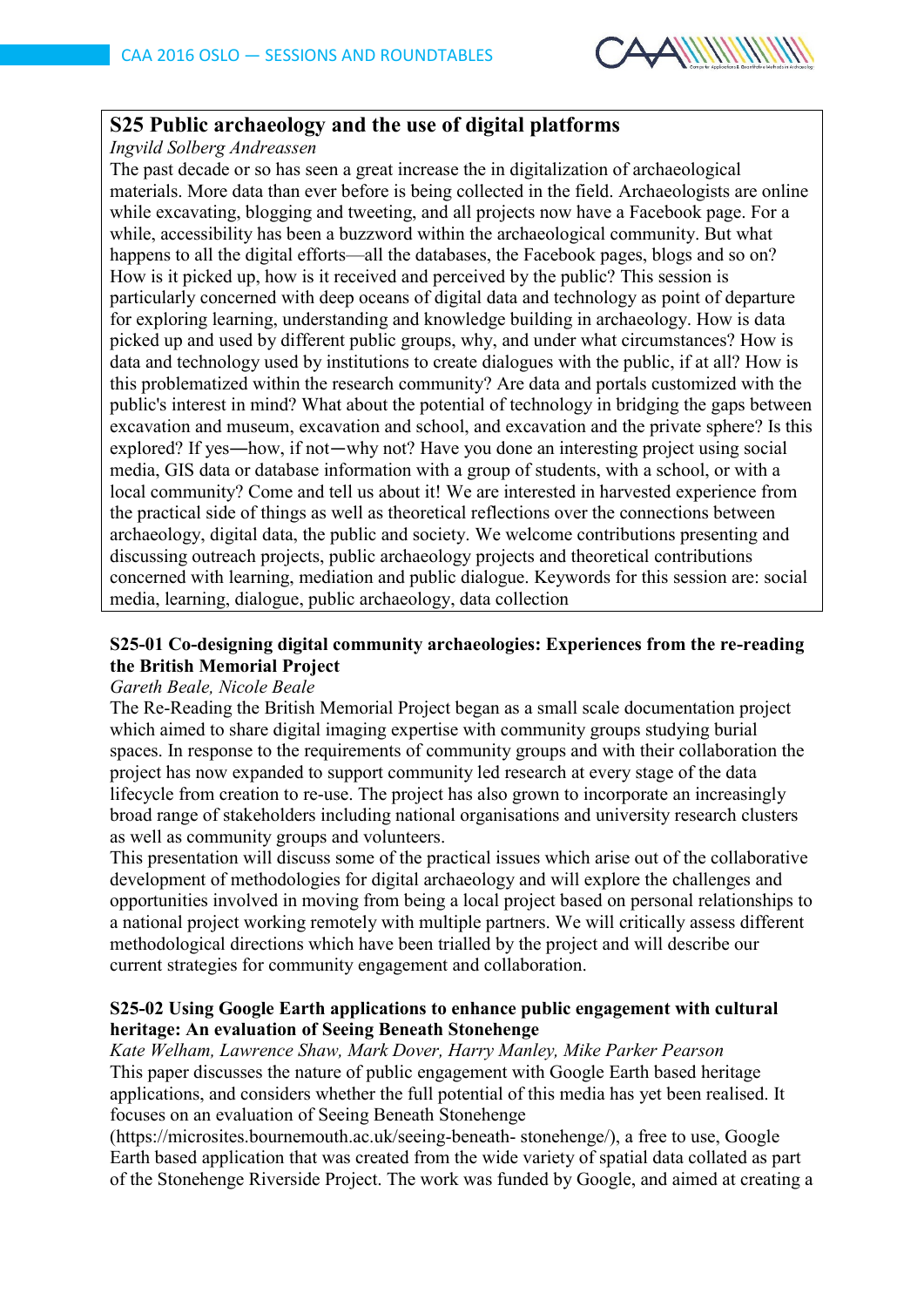

public platform where users could travel around the Stonehenge landscape examining a broad range of research results in-situ. Trench locations, findings and excavation images were included, along with broader landscape studies such as geophysical surveys and narrated tours of key monuments.

We discuss the release, uptake and user feedback from Seeing Beneath Stonehenge. Web statistics are used to examine the use of social media in driving downloads, issues such as initial peak use and plateau, and the geographic distribution of users are considered. In particular we present the results of an online questionnaire that was aimed at examining how the application might have stimulated additional interest in the archaeology of Stonehenge and its wider landscape. Results were obtained from over 100 users, and the majority gave an overwhelming positive reaction to the application. Over 80% stated they were now more likely to visit the monument. We discuss the results, including 'experience limiting' factors such as technological familiarity. Finally we consider why Google Earth applications are yet to be fully utilised within archaeology, and their potential to appeal to a public with an insatiable demand for engaging and informative content.

#### **S25-03 Rekrei: A public platform for digitally preserving lost heritage**

*Matthew Luke Vincent, Chance Coughenour, Fabio Remondino, Mariano Flores Gutierrez, Victor Manuel Lopez-Menchero Bendicho, Dieter Fritsch*

Rekrei (rekrei.org), formerly Project Mosul, is one of those projects that grow out of a conversation between two friends. The co-founders, Matthew Vincent and Chance Coughenour, were discussing the destruction of heritage in the Middle East by extremist groups such as the self-proclaimed Islamic State when Coughenour suggested that they could begin to crowd-source images and photogrammetrically create digital reconstructions of the heritage that was being systematically destroyed. A week later, Rekrei was born. Neither ever imagined that it would get the public's attention, but such a project provides a very real and tangible response to the senseless loss of humanity's past. 6 months later, Project Mosul has continued to grow, shifting from a single focus in norther Iraq, to a global focus on lost heritage everywhere. The co-founders are exploring ways they can continue to build tools that help identify monuments in danger, areas that should be prioritised for scanning and preservation, and ways they can continue to connect the public with tangible means of preserving the heritage. This paper explores some of these new topics, dealing with authenticity of 3D reconstructions, while also at the same time looking at public, crowd– sourcing projects and the challenges that they present when you combine a group of non– experts and high-profile destructions. Future work is looking at how this platform can be applied towards risk assessment and management, as well as improving the available tools to empower the public to engage in such reconstruction efforts for the preservation and recovery of lost heritage.

# **S25-04 Photomodeling and webmappingn on archeological site of Carthage (Tunisia) and data collection in the museum of Bardo (Tunisia)**

### *Meriem Zammel*

In the context of the project Hologramme: "Harmonize the opportunities related to new guidelines for the management of archaeological Mediterranean resources and development of a network of experiences" between Italy and Tunisia, a multidisciplinary team formed of archaeologists, architects, computer scientists worked together in order to showcase Tunisian and Sicilian Heritage by using new technologies. The aim of this paper is to present our contribution in this project by teaching digital archaeology at Tourath association, by Photo modeling objects and statues in site of Carthage and Museum of Bardo, and preparing social media to public in order to help him to understand the particularity of cultural heritage in this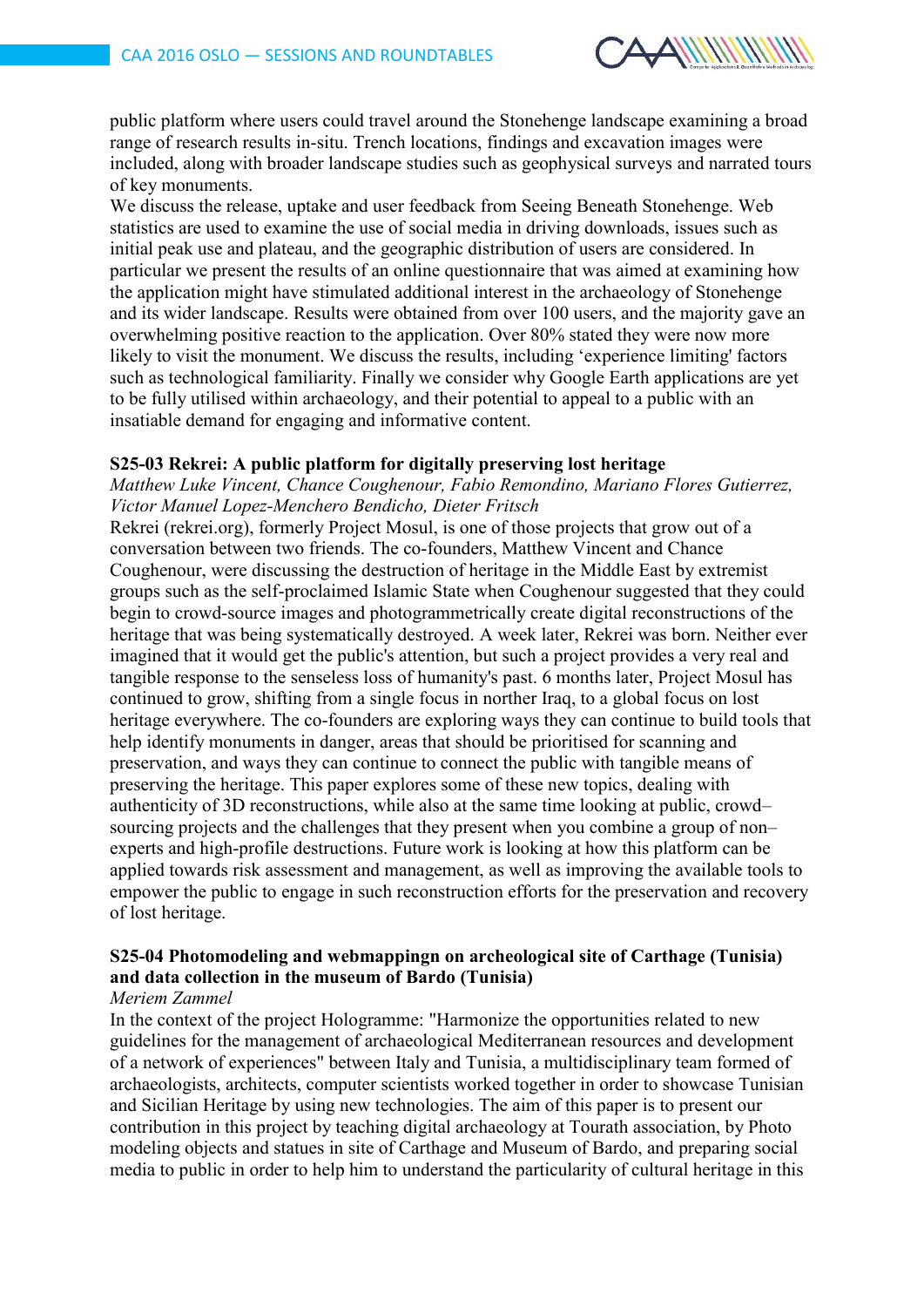

area and history, through 3D modeling of monuments and videos. Those objects are witnesses of the past. The sponsor of this project for Tunisia is the cultural heritage agency (AMVPPC) which has chosen the society NGI (Maghreb) for the webmapping. Thereby, interactive maps using web mapping, 3D models of monuments and image based modeling of objects obtained from Autodesk 123 catch were made in order to show the historical stratification of Tunisia. Automatic image based modeling constitute an accurate and low cost technique. Multiple data sources (Photos, text, 3D model, Photo model…) are used and integrated in a web system in order to show to the visitor a way of understanding and documenting the past.

## **S25-05 Visualizing original sea level of Stone Age sites on location by means of mobile augmented reality**

#### *Gunnar Liestøl, Birgitte Bjørkli, Espen Uleberg*

When understanding and informing about the localization of Stone Age sites along the rugged coast of Norway it is always pertinent to include information about the sea level at the time the site was in use. This is important for both archaeological surveying and excavation, as well as mediation to the public at large. When one finds oneself on a Stone Age site a kilometer inland in the thick of a dark forest it is not easy to imagine what the place actually looked like six thousand years earlier when the site was in use by Neolithic Man in Norway as part of the coastline and exposed to the open sea. How may we take advantage of the current state of the art in location-based media and mobile augmented reality in order to bring dynamic visualizations of the ancient landscape into the hands of both archaeologists and interested visitors? In this paper presentation we report on the development and testing of a situated simulation where the user can move around in a given landscape and view a parallel simulation of the sea level from pre-historic times until present on his or her smartphone or tablet. The application uses an indirect augmented reality approach and sea level/time-period can be altered continuously. When approaching a surveyed and/or excavated site one can also observe its extension and via spatially positioned hypertext links access the online databases for multimodal information about the findings, etc. The prototype runs on iOS and has been tested with a small group of visitors on location. The paper concludes with a discussion of the user evaluation and suggestions for further work.

### **S25-06 DOMUS: Cyber─archaeology and education**

#### *Alex da Silva Martire, Tatiana Bina*

This presentation is focused on the development and implementation of the project elaborated by the Laboratory for Roman Provincial Archaeology (LARP—University of Sao Paulo) named DOMUS: the first online Brazilian cyber–archaeological application that enables users to navigate in three–dimensional virtual environment that simulates an ancient house during the Roman Empire.

It will be presented the application development process starting from its initial conception (based on archaeological remains of Pompeii and Herculaneum), through the complete modeling and texturing in Autodesk Maya software to the creation of real-time interactivity on the Unity engine.

We will focus on the implementation of our educational proposal in schools. DOMUS was applied for the very first time at Colégio Unidade Jardim (a high school in Sao Paulo). The activity consisted of asking the students (aged from 10 to 12 years) to navigate through the idealized three–dimensional Roman house in order to explore its rooms and objects, and also to perceive inherent subjects belonging to Pompeian domestic art and architecture. The main intended goals of our proposal were: a) enable an otherness experience for students (so they can reflect on the historical use of the house); b) make use of "L'histoire du quotidian" (a much more approachable way to present History to students); c) discuss the technological and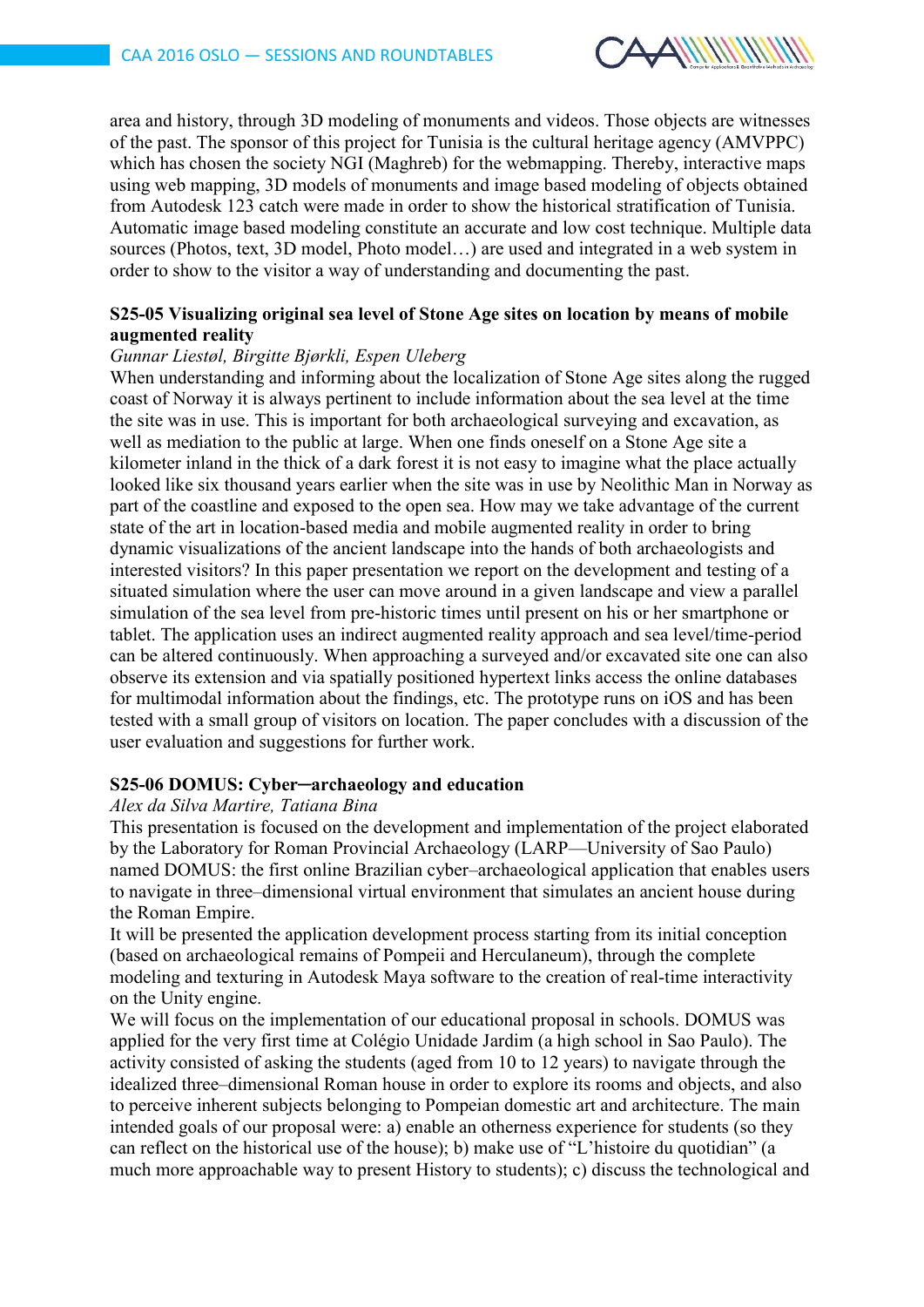

historical choices that were made during the development of the application; and d) evaluate the reception of the application. In this manner, it will be presented the stages involved in the implementation of the activity with students and how our cyber-archaeological application allowed them to establish the link between archaeological remains and their own daily lives through computer emulation.

# **S25-07 Democratising the digital: Sustaining community─sourcing platforms for heritage management and conservation by co-creation**

# *Leif Harald Fredheim*

While the rise of interactive digital networks and technology has challenged established societal and intellectual authorities, digital heritage often exacerbates perceptions of expertise and entrenched flows of information. This paper will explore one way in which the democratising potential of the digital can be used to empower communities without neutralising professional expertise. As heritage conservators and managers increasingly recognise the role of non-expert contributions to informed decision-making processes, the development of tools for generating and processing consultation data digitally is the logical next step. This paper reflects on lessons learned from developing a web-application for community–sourcing heritage interpretations at the Middle Temple and the ongoing process of co-creating a similar platform with, and for, community archaeological groups affiliated with the Council for British Archaeology (CBA). A common feature of the two platforms is the integration of 'expert' and 'non–expert' interpretations of heritage and the attribution of expert interpretations to identifiable individuals rather than anonymous and omniscient third parties. The development of a community-sourcing platform for the CBA is part of a project investigating the sustainability of community-led approaches to archaeological stewardship, in response to recent cuts to public spending in the UK. Co-creating the platform with potential user-communities is intended to ensure that the platform satisfies user-needs, not merely the needs of professionals and academics, and can be sustained by user-communities. Participation will be facilitated through training events and concerted efforts to raise levels of digital literacy in participating communities.

# **S25-08 Breaking the mould: Why do we replicate objects of the past? Cancelled**

### *Michael Ann Bevivino*

This paper will discuss some of the preliminary results of the 'Breaking the mould: Ireland's replicas of cultural objects from the historic to the digital' project that is funded by the Irish Research Council. The main goal of this project is to assess the benefits and long-term implications of advanced 3D replication technologies to cultural institutions in Ireland. It will achieve this through a study of the parallels between historic replicas and the current surge in digital replication.

As in many other parts of Europe and the world, Ireland holds a collection of 'historic replicas'(such as plaster casts and marble copies) that were created in the eighteenth, nineteenth and twentieth centuries in order to display a canon of great works of art to museum visitors. These replicas were considered to be prime indicators of good 'taste'; museums often created replica collections to teach visitors what they should know various cultural icons. Today, many cultural bodies are using digital methods to do the very same thing. Many of Ireland's 'icons' have been digitally recorded (using laser scanning or photography-based methods), both for conservation and dissemination purposes. The use of these new technologies is widespread, but perhaps the application of digital data to answer defined research questions is sometimes more difficult to ascertain. This paper will touch on some of the following research questions:

- Why do we replicate objects of the past?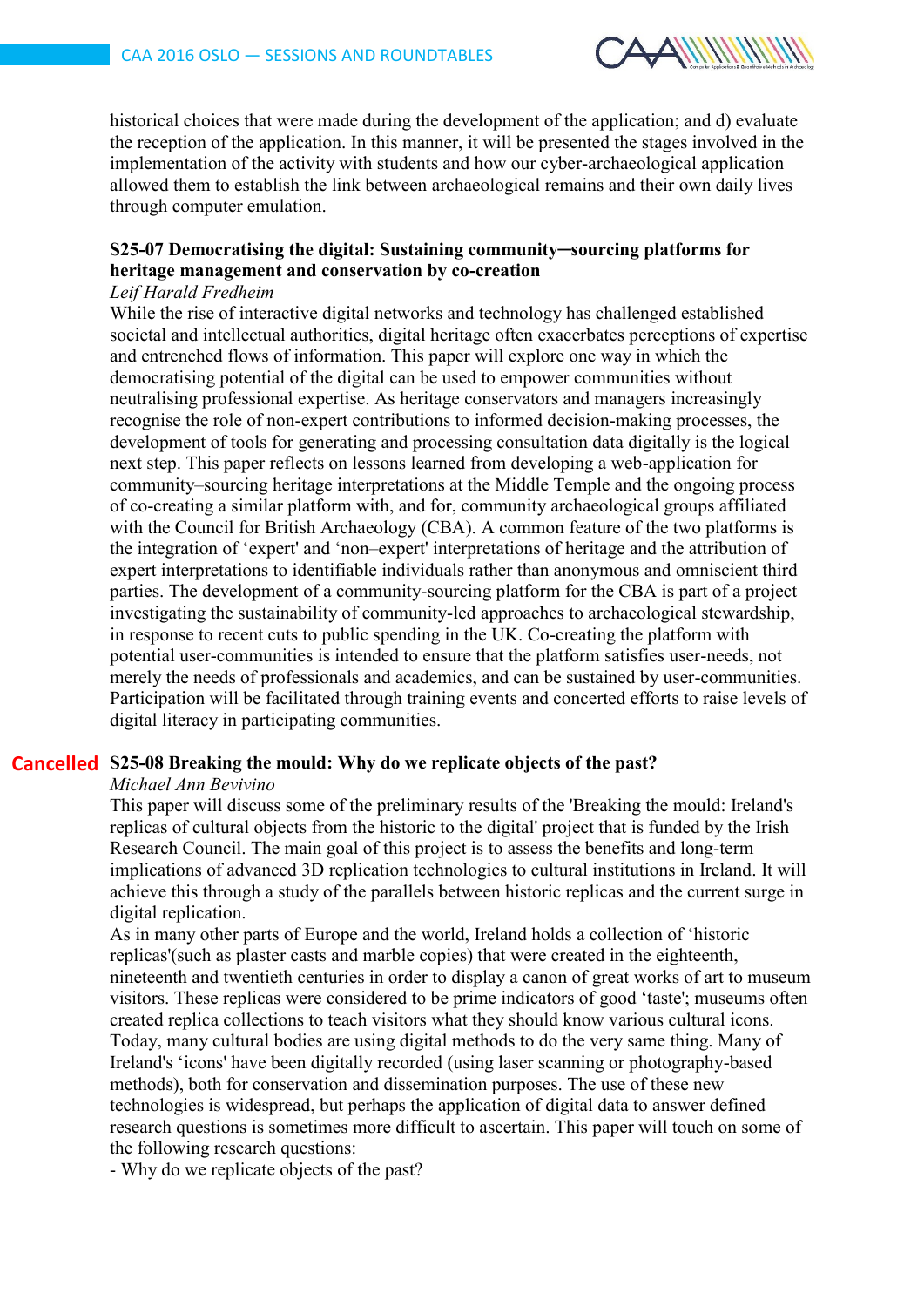

- What are the benefits and challenges of using 3D digital replication techniques?
- How do we most effectively use the available technology?
- Why are we studying particular objects using particular methods?
- Will the proliferation (and democratisation) of digital technologies lead to more interest among visitors or cause fatigue?

### POSTER ∙∙∙∙∙∙∙∙∙∙∙∙∙∙∙∙∙∙∙∙∙∙∙∙∙∙∙∙∙∙∙∙∙∙∙∙∙∙∙∙∙∙∙∙∙∙∙∙∙∙∙∙∙∙∙∙∙∙∙∙∙∙∙∙∙∙∙∙∙∙∙∙∙∙∙∙∙∙∙∙∙∙∙∙∙∙∙∙∙∙∙∙∙∙∙∙∙∙∙∙∙∙∙∙∙∙∙∙∙∙∙∙∙∙∙∙∙∙∙∙∙∙∙∙∙∙∙∙∙∙∙∙∙∙∙∙∙

# **S25-P1 WW2 remains as cultural heritage**

### *Evy Berg*

In Norway, a country-wide registration of remaining sites from WW2 with special emphasis on the less- known stories has started in 2015. Some of these have left little or no material traces, and it is important to document events taking place during 1940–45. Daily life, economy, but also genocide, slavery and persecution are all important themes in the project. Maps structured according to themes have been produced as part of the project, based on the main systems owned by the Directorate: the sites and monuments register Askeladden, and the public web-page Kulturminnesøk. Analysis of the information registered has been performed, with regard to which themes are more easily found in the official database vs. the public version. The main bulk of WW2 sites remain unregistered in our systems, but more will come in in coming years. Unregistered does not mean unknown, a lot of the military sites are well-known and with organisations on the local level being interested in them. The more esoteric sites are more dependent on living memory and such memories being committed to text. The maps will be expanded as more sites are entered into systems, and then classified. In this project the data collected and registered by members of local communities is of great importance, data which the professional cultural heritage agencies depend on to get good data to select what should be preserved as cultural heritage. The project also uses Internet and social media to communicate in ways the directorate has not done before.

# **S25-P2 Archives, archaeology, and architecture: A multimedia approach for 3D reconstructions**

# *Lauren Massari*

In a few years, the University of Virginia, founded in 1819 by Thomas Jefferson, will be celebrating its bicentennial. One of the University's initiatives for this important event is the Jefferson's University, the Early Life (JUEL) Project (http://juel.iath.virginia.edu/), which is a digital collection of personal and administrative documents dating from the University's founding until the years after the American Civil War, as well as a digital reconstruction portraying Jefferson's original architectural vision and early changes. The main goal of the JUEL Project is to allow users to explore early documents and renderings to gain an understanding of the people, places, and operations that shaped the university we know today. One of the main issues the project aims to bring to light is the role slavery played in the construction and everyday operations of the early university. In the past, the university has downplayed its uncomfortable relationship with slavery. By digitizing early university records and making them searchable, and digitally reconstructing buildings associated with slavery that have long since been torn down, users will be able to delve deeper into the university's hidden past.

The digital reconstruction of Jefferson's University is the result of collaboration between IATH, the University Office of the Architect, Facilities Management, the University Library, and Rivanna Archaeological Services. The reconstruction is based on architectural documents, written descriptions, historical photographs, historic structure reports, archaeological reports, and the input of local experts (architectural conservators,